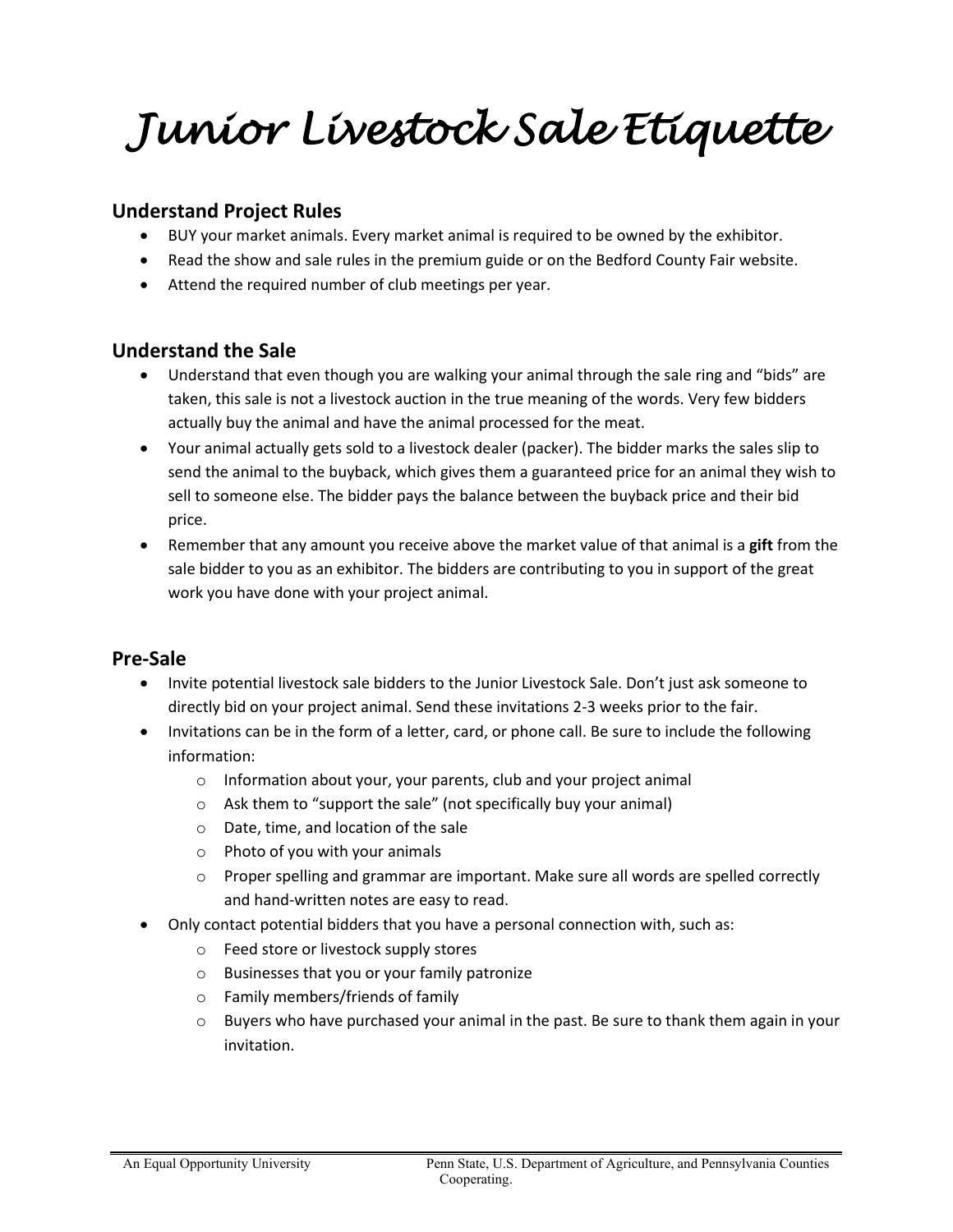# **During the Fair**

- If you sold livestock at the previous year's fair, display some type of poster or banner thanking them for purchasing your animal last year. This thank you does not have to be expensive or fancy, just a sincere sign of appreciation. Bidders often walk through the barns and appreciate seeing their names recognized.
- Always present your animals to the best of your ability. Buyers who walk through the barns appreciate the work that you do to keep your animals, their pens and the aisles clean. Be sure that all areas look their best on sale day.

## **Sale Day**

- DO NOT be late for the sale! Make sure you and your animal, particularly lambs and goats, are in line for the sale. Superintendents should not have to run up the hill looking for you.
- Complete a donations card on sale day for all donations that you plan to make as a percentage of the sale price of your animal. Cards are available at sale clerks' table.
- IT IS NEVER APPROPRIATE FOR AN EXHIBITOR OR A PARENT TO APPROACH A BIDDER AT THE SALE! NEVER ASK FOR ADDITIONAL MONEY, TO BUY AN ANIMAL ALREADY SOLD THROUGH THE SALE OR ASK FOR THE ANIMAL TO BE DONATED TO AN EXHIBITOR.
- DO NOT approach buyback buyers about purchasing animals in the buyback. No animal can be removed from the buyback
- Youth or family members breaking the above two rules will be banned from the show and sale the following year.
- Youth and family members should NOT be in the show arena during the sale unless they are in the ring selling or thanking a bidder AFTER their animal has been sold. The only people who should be in the show arena are those bidding on animals.
- Take time to find your bidders and express your appreciation after your animal is sold. Shake their hand and tell them thank you directly. Remember to thank your contending bidders as they helped to increase the price of your animal. Please remember that the sale is still going on during this time and be mindful to show respect to the bidder's time. They may still be bidding on other animals.
- Bidders have expressed discomfort and frustration about being approached by families to bid or add on bids at the sale. Several bidders have expressed that they do not intend to return to the fair sale because of the "greed" and "lack of appreciation" they feel is being exhibited by some families. Again, any amount you receive above the market value of that animal is a gift from the sale bidder to you as an exhibitor. Nobody is under any obligation to bid or give you more money.
- Clean your swine, lamb, or goat pens before leaving the fairgrounds on the last day of the fair.
- Remember to thank your 4-H Leaders and FFA Advisors for their time and efforts.